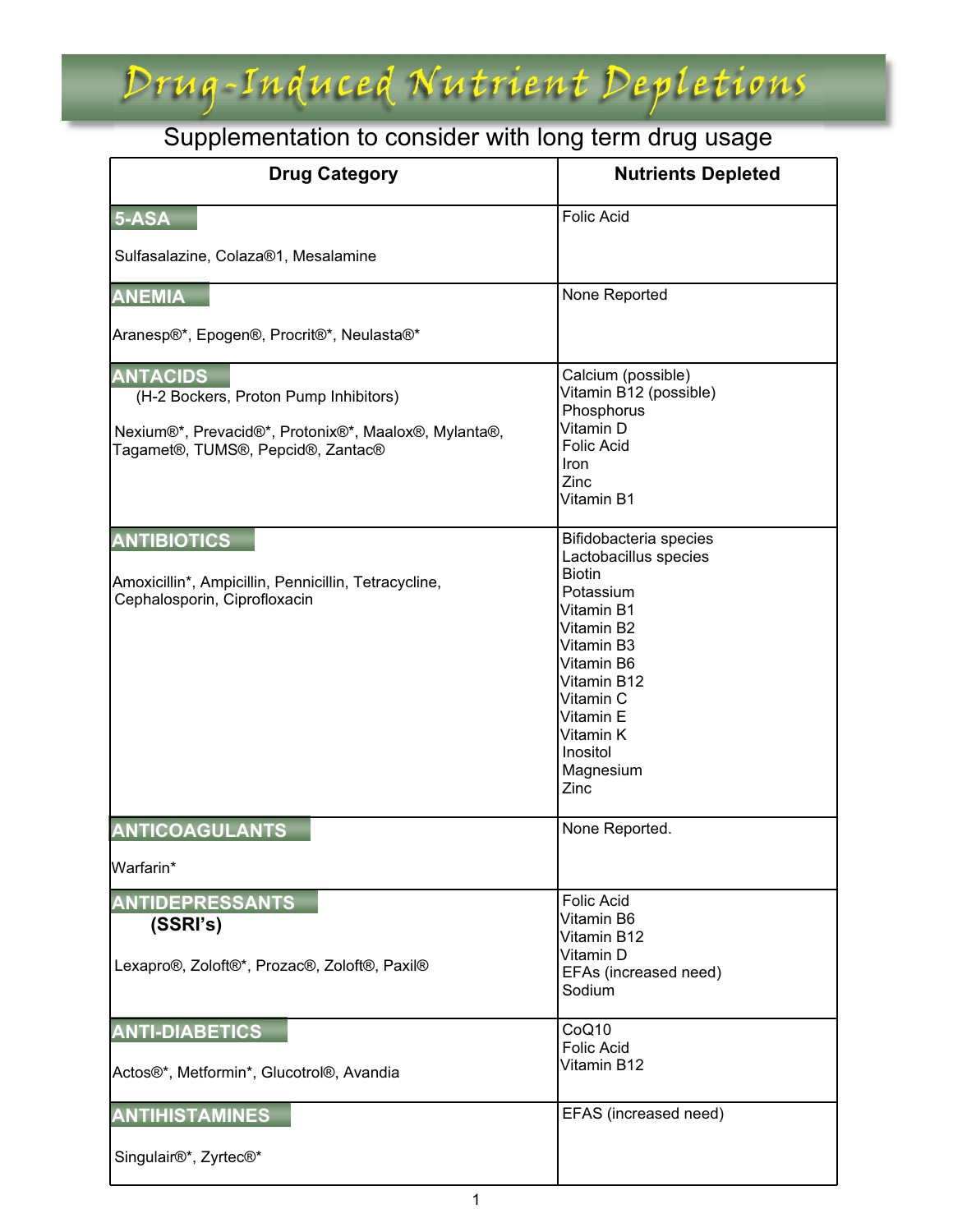### Supplementation to consider with long term drug usage

Drug-Induced Nutrient Depletions

| <b>Drug Category</b>                                                                                                                                                 | <b>Nutrients Depleted</b>                                                                                                                                           |
|----------------------------------------------------------------------------------------------------------------------------------------------------------------------|---------------------------------------------------------------------------------------------------------------------------------------------------------------------|
| <b>ANTIRETROVIRALS</b><br>Epivir <sup>®</sup> , Ziagen <sup>®</sup>                                                                                                  | Zinc<br>Copper<br>Vitamin B12<br>Carnitine                                                                                                                          |
| <b>ANTIHYPERTENSIVES</b><br>(ACE Inhibitors, Beta-Blockers)<br>Toprol-XL®*, Norvasc®*, Lisinopril®*, Furosemide*,<br>Chlorthalidone, Digoxin, Clonidine, Propranolol | CoQ10<br>Phosphorous<br>Potassium<br>Sodium<br>Zinc<br>Calcium<br>Magnesium<br>Vitamin B1                                                                           |
| <b>ANTI-INFLAMMATORIES</b><br>Aspirin, Acetaminophen, Ibuprofen, Naproxen                                                                                            | <b>Folic Acid</b><br>Iron<br>Potassium<br>Sodium<br>Vitamin C<br>Glutathione                                                                                        |
| <b>BRONCHODILATORS</b><br>Advair Diskus*, Singulair*, Albuterol*                                                                                                     | Potassium                                                                                                                                                           |
| <b>CHOLESTEROL-LOWERING</b><br>(STATINS)<br>Lipitor®*, Zocor®*, Pravachol®, Cholestyramine,<br>Colesevelam, Fenofibrate                                              | COq10<br>Beta-Carotene<br>Calcium<br><b>Folic Acid</b><br><b>Iron</b><br>Magnesium<br>Phosphorus<br>Vitamin A<br>Vitamin B12<br>Vitamin D<br>Vitamin E<br>Vitamin K |
| <b>CORTICOSTEROIDS</b><br>Prednsone, Hydrocortisone, Prednisole, Betamethasone                                                                                       | Calcium<br><b>Folic Acid</b><br>Magnesium<br>Potassium<br>Selenium<br>Vitamin A<br>Vitamin B6<br>Vitamin C<br>Vitamin D<br>Vitamin K<br>Zinc                        |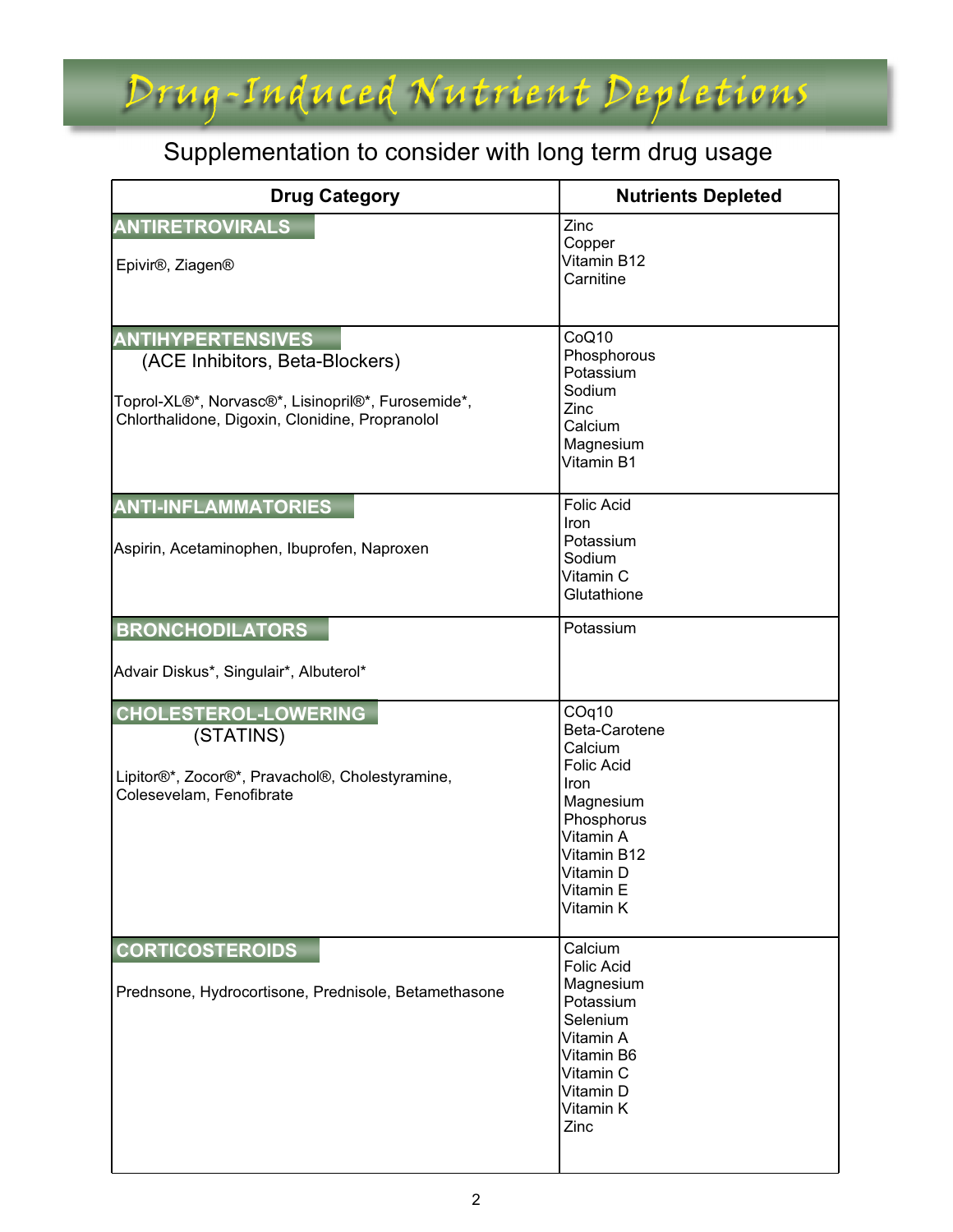## Drug-Induced Nutrient Depletions

#### Supplementation to consider with long term drug usage

| <b>Drug Category</b>                                                                                                                               | <b>Nutrients Depleted</b>                                                                                                                                                                                                |
|----------------------------------------------------------------------------------------------------------------------------------------------------|--------------------------------------------------------------------------------------------------------------------------------------------------------------------------------------------------------------------------|
| <b>DIURETICS</b><br>Furosemide, Hydrochlorothiazide, Triamterene                                                                                   | Calcium<br>Magnesium<br>Potassium<br>Sodium<br>Vitamin B1<br>Vitamin B6<br>Vitamin C<br>Zinc<br>CoQ10<br><b>Folic Acid</b>                                                                                               |
| <b>GOUT</b><br>Colchicine                                                                                                                          | Vitamin A<br>Vitamin D<br>Vitamin B12<br><b>Folic Acid</b><br>Iron<br>Potassium                                                                                                                                          |
| HORMONE REPLACEMENT THERAPY<br>Estrace®, Premarin®, Prempro®, Alora®                                                                               | Vitamin B6<br>Magnesium<br>Vitamin B1<br>Vitamin B2<br><b>Biotin</b><br>Vitamin B12<br>Pantothenic Acid<br>Vitamin C                                                                                                     |
| <b>LAXATIVES</b>                                                                                                                                   | Vitamin A<br>Vitamin D<br>Vitamin E<br>Calcium<br>Sodium<br>Potassium                                                                                                                                                    |
| <b>ORAL CONTRACEPTIVES</b><br>Ortho Cyclen®, Ortho Novum®, Ortho TriCyclen®, Triphasil®,<br>Seasonale®, Yasmin®, Ethinyl Estradiol Plus Norgestrel | <b>Beta Carotene</b><br>Vitamin B1<br>Vitamin B2<br>Vitamin B3<br>Vitamin B6<br>Vitamin B12<br><b>Folic Acid</b><br><b>Biotin</b><br>Pantothenic Acid<br>Vitamin C<br>Magnesium<br>Zinc<br>Tryptophan<br><b>Tyrosine</b> |
| <b>PSYCHOTHERAPEUTICS</b><br>Seroquel®*, Risperdal®*, Zyprexa®*, Haldol, Amitriptyline                                                             | Vitamin B2<br>CoQ10                                                                                                                                                                                                      |